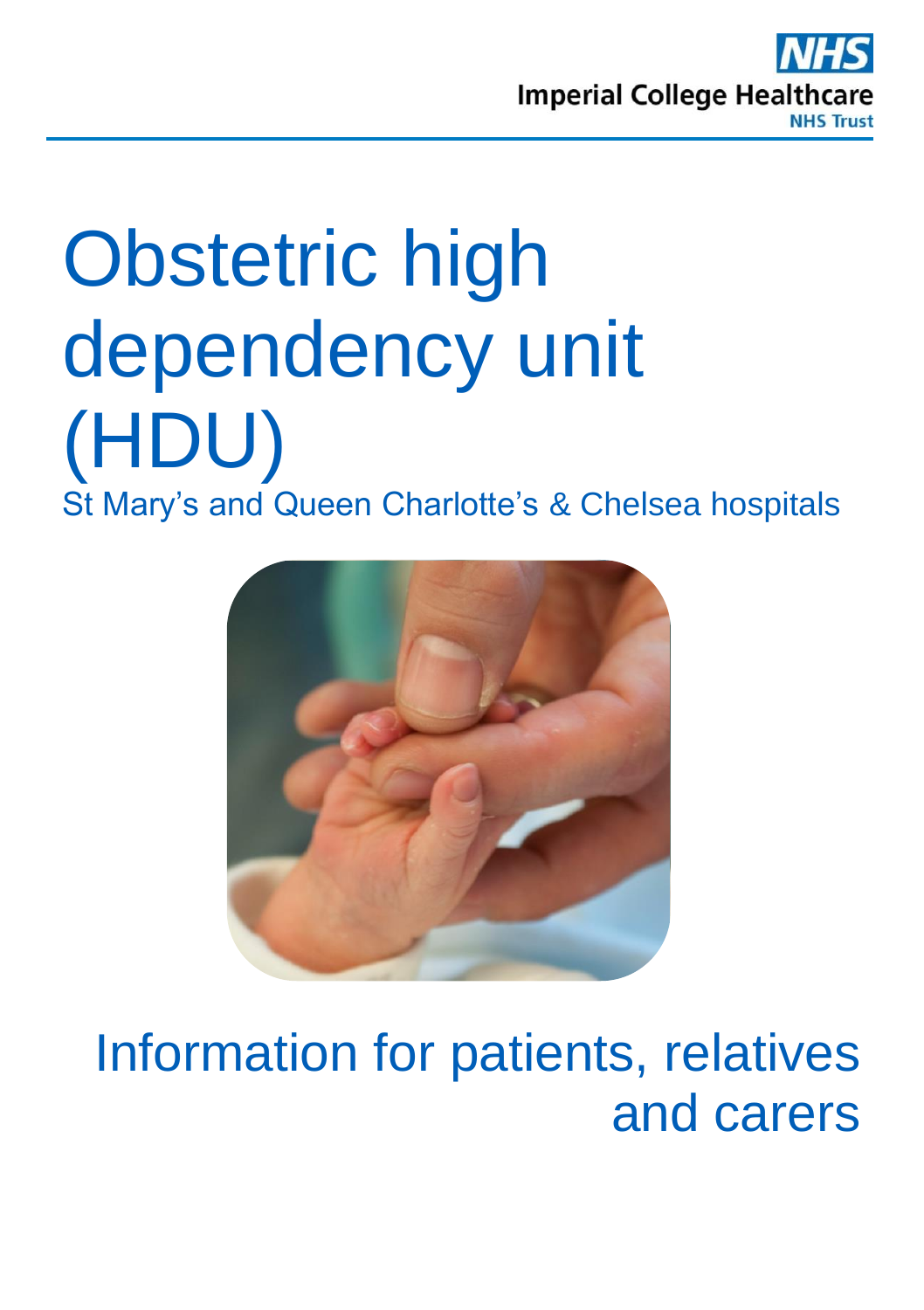### **Contents**

| Our philosophy of care           | Page 3  |
|----------------------------------|---------|
| Admission                        | Page 4  |
| The high dependency environment  | Page 4  |
| The high dependency team         | Page 5  |
| Transfer from high dependency    | Page 6  |
| Visiting                         | Page 7  |
| Infection prevention and control | Page 8  |
| Midwifery support and care       | Page 9  |
| <b>Facilities</b>                | Page 10 |
| Property and valuables           | Page 11 |
| Communication                    | Page 12 |
| Feedback about your stay         | Page 12 |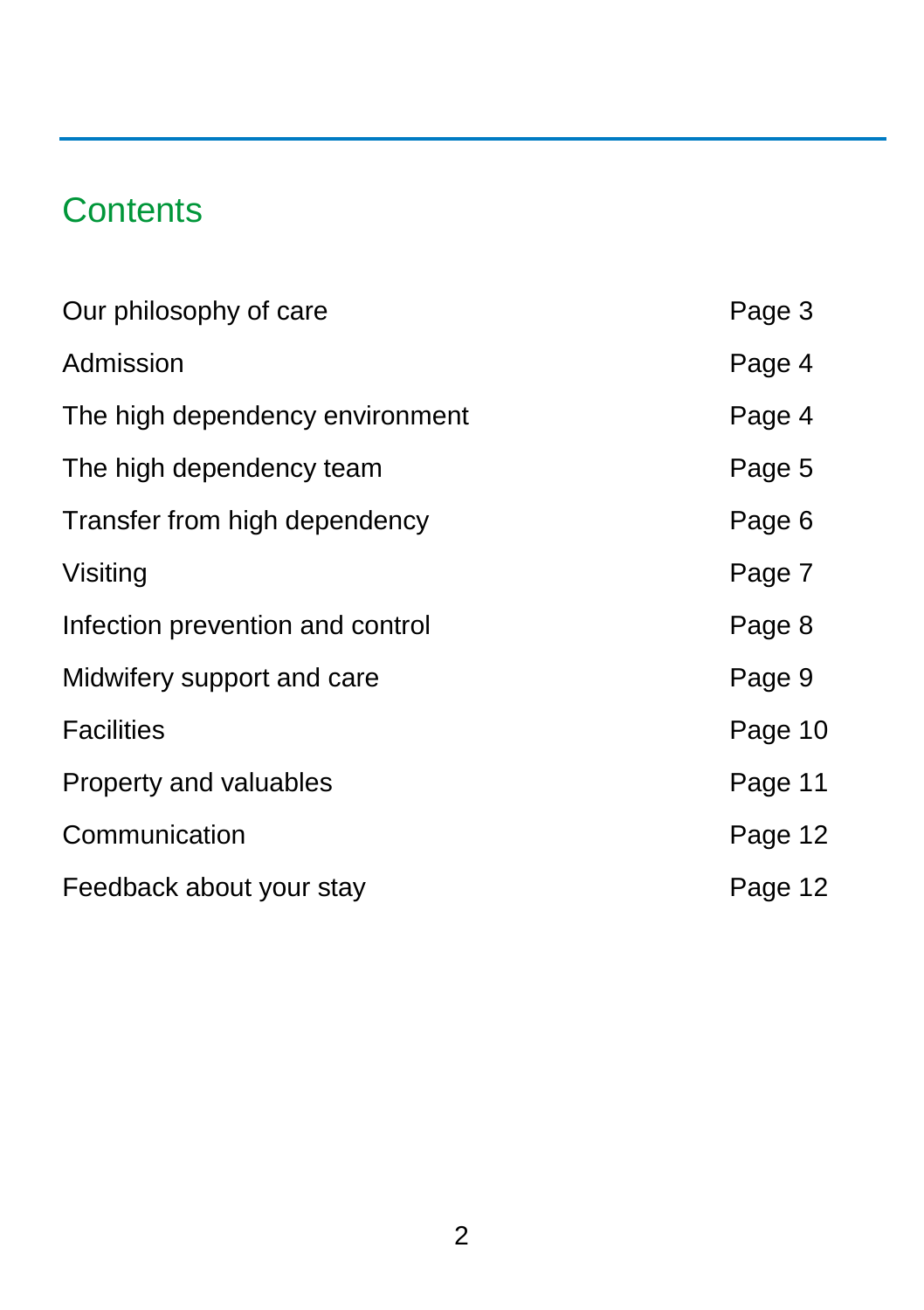### Our philosophy of care

Welcome to the obstetric high dependency unit (HDU). We provide a caring environment for pregnant women who become acutely (severely) ill either during or after giving birth.

Our aim is to provide high quality care that meets your individual physical and psychological needs, as well as the needs of your baby.

We provide care through a multidisciplinary team (MDT) approach with staff who are committed to maintaining high levels of professional development and education. On page 5 of this booklet, there is a full explanation of what MDT means and which members of staff may be involved in caring for you.

We aspire to deliver planned and structured care systematically in order to adhere to best clinical practice using evidence based research.

We believe that communication is key and we will keep you fully informed about your treatment by discussing all aspects of care with you and your partner.

Our core values of care are:

- **privacy**
- **dignity**
- **respect**
- **equality**
- **choice**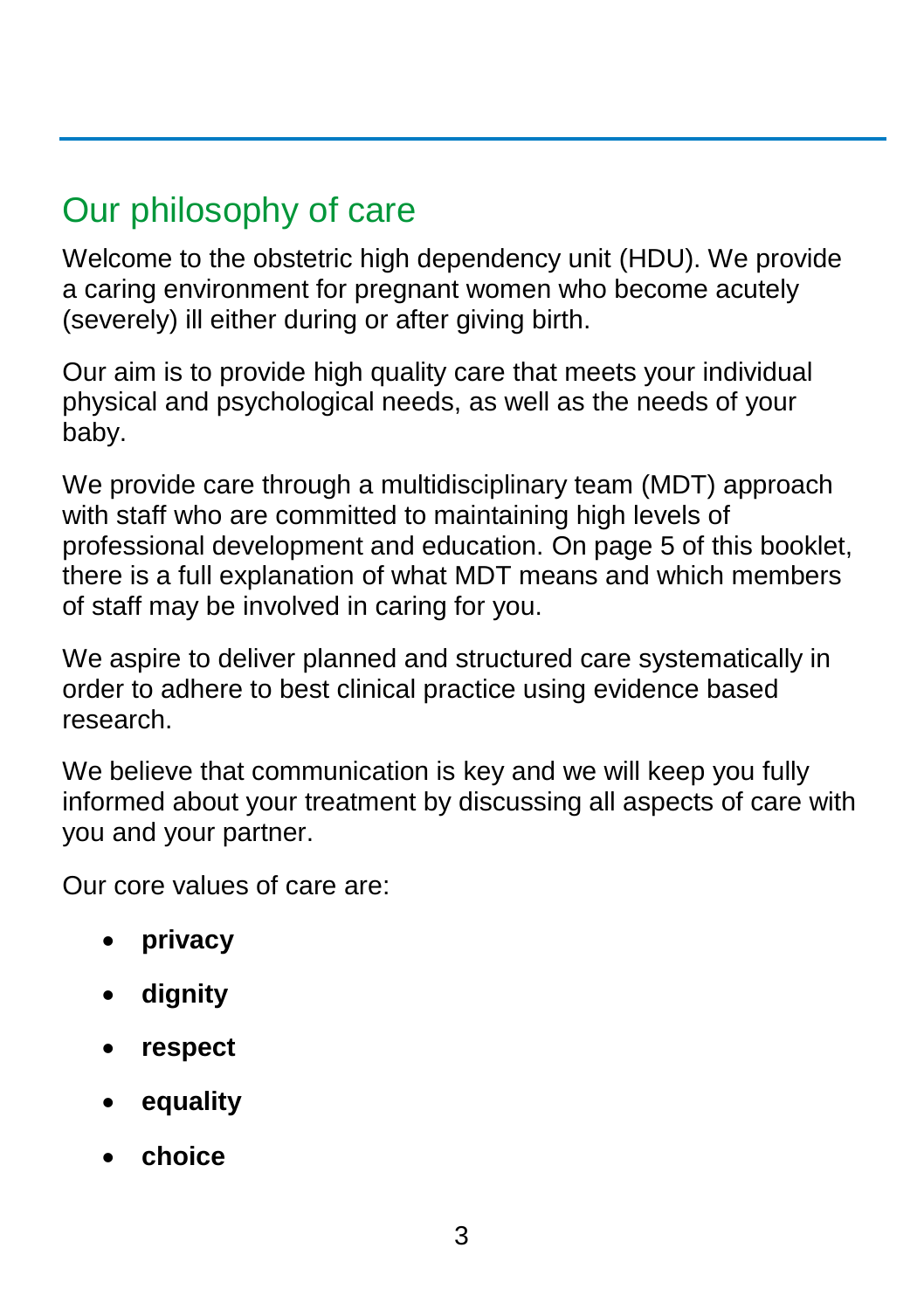### Admission

You will have been admitted to the obstetric high dependency unit because you are unwell or need close observation and monitoring for a specific reason. Specially trained midwives, obstetricians and anaesthetists will look after you while you are in this area.

Some women have planned admissions to the HDU because of complex medical conditions, whereas others may be admitted because of unexpected complications.

Our staff understand this is a stressful time for both you and your family. We will keep you well informed and will support and reassure you through any treatment that is recommended as part of your care.

Your baby will stay with you while you are in the HDU, unless there is a specific reason why they need to be cared for in the neonatal unit. Our team keeps in close contact with the neonatal staff to make sure you are always up-to-date with how your baby is doing.

### The high dependency environment

The high dependency unit is a specialised area within the delivery suite at both Queen Charlotte's & Chelsea and St Mary's hospitals. We use a wide range of equipment and monitoring devices to help and support the care we give.

We may need to connect you to several tubes and wires. This can look quite daunting. Please do not worry. These ensure we have the accurate information needed to manage your care. As you improve, the tubes and wires will be removed.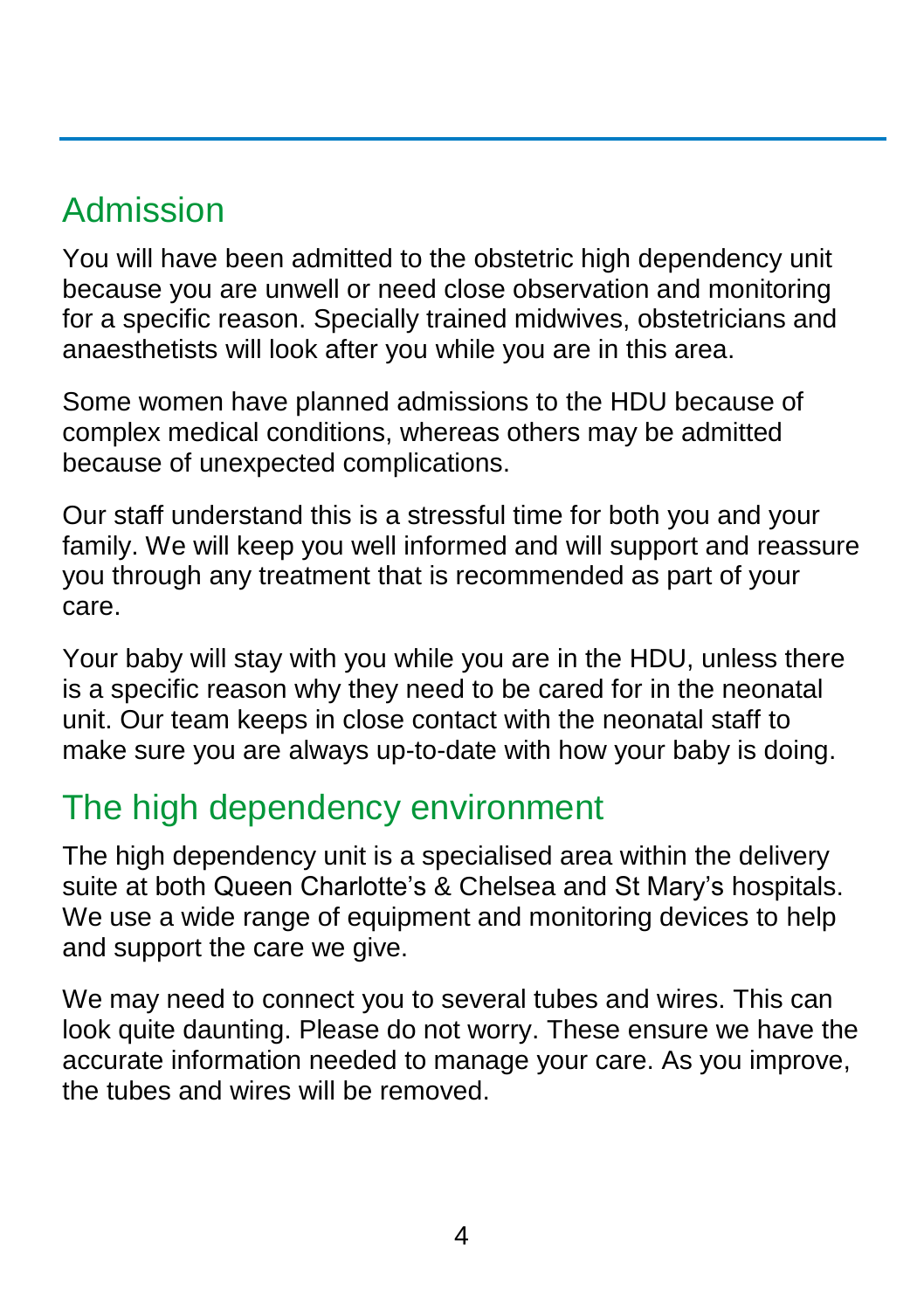You may find that the HDU can be noisy at times because of monitor and equipment alarms and being close to the labour rooms. We try to keep noise to a minimum as best we can.

Please be aware that there may be other women in the HDU. Every effort is made to protect the privacy and dignity of our women at all times.

### The high dependency team

The high dependency team includes several different professionals working together to care for you. This is what we mean by a multidisciplinary team (MDT) approach.

A team of midwives with specialist skills and knowledge will be caring for you and your baby. The midwives work on a one-to-two basis but, sometimes, this may be on a one-to-one basis if a woman is very unwell.

A consultant obstetrician and anaesthetist will manage your care. They will be accompanied by junior members of their team in ward rounds and reviews throughout your stay.

There may also be input from the following teams and staff:

- obstetric medicine team
- pharmacist
- physiotherapy
- medical / surgical teams (where appropriate)
- **•** dietitian
- neonatologist for conditions related to your baby
- hospital religious staff if desired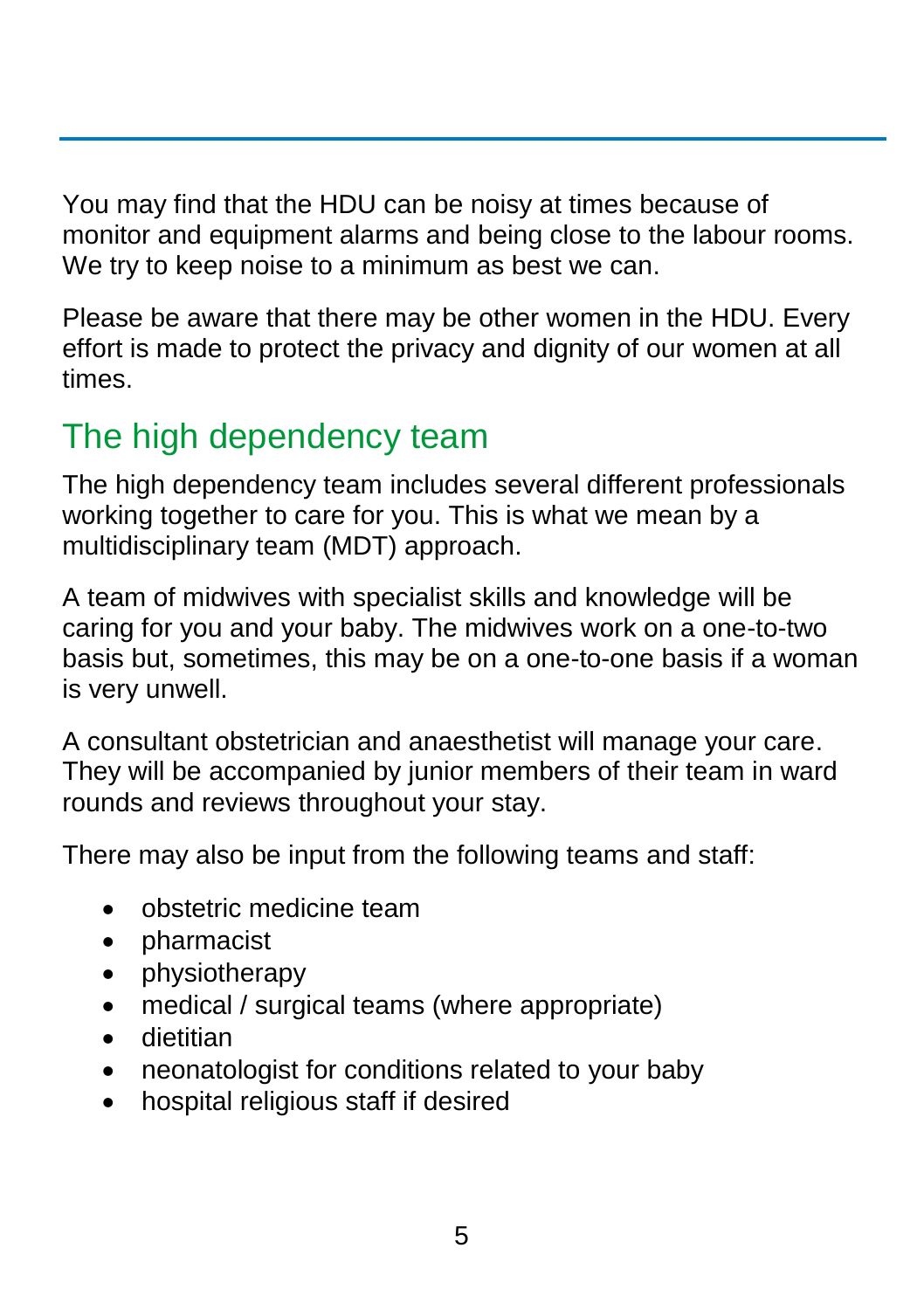### Transfer from high dependency

Once your condition has improved, you will be transferred to the appropriate maternity ward with a care plan. Any decision to transfer is based on clinical factors and is made jointly by the obstetricians, anaesthetists and midwives.

In certain circumstances, you may be transferred to the intensive care unit (ICU) or another specific ward where more appropriate care can be provided for you. You will still have input from the obstetric and midwifery team even if you are transferred outside of the maternity ward. This is to ensure that if more advanced care is needed it can be given in the correct environment. We will always keep you informed about this.

At Queen Charlotte's & Chelsea Hospital, if you are transferred, midwives in the Stanley Clayton ward will care for your baby. Partners or family members can visit the baby at any time throughout the day.

At St Mary's Hospital, midwives in the nursery on the postnatal ward will care for your baby. A room can sometimes be provided for partners or family members to stay and care for the baby with help from the midwives.

When possible, your baby can be taken to the intensive care unit to spend time with you, if the intensive care staff think this is appropriate.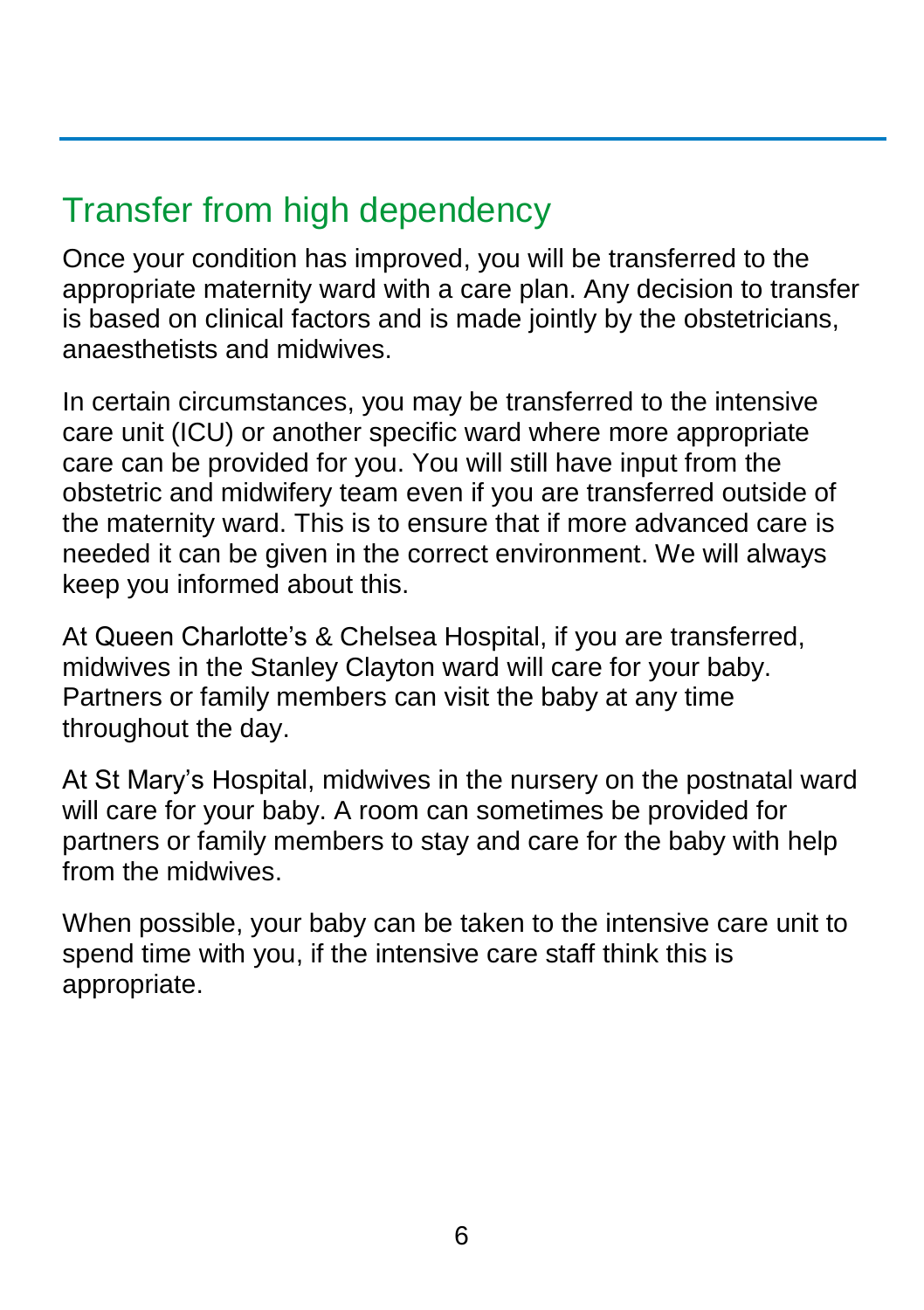### **Visiting**

Visiting hours are restricted to between **08.00 and 20.00** to make sure that you and your baby get rest, are not exposed to the risk of infection and that your safety, dignity and privacy are protected.

We kindly ask that you and your visitors respect our policy. Changes to this can be made after discussion and at the discretion of the obstetric HDU midwife.

Our recommendations are (as per the delivery suite visiting policy):

- only two visitors are allowed at the bedside at a time
- no continual swapping of visitors throughout the day
- unfortunately, because HDU is a high risk area, we cannot allow children under the age of 16 to visit the unit
- partners are allowed on the unit from 08.00

We suggest that the other visitor comes later in the day allowing doctors to carry out their ward rounds confidentially. We may ask visitors to sit in the waiting room during the ward rounds.

We highly recommend that partners go home overnight and rest. and that other visitors wait until you have been transferred out of the HDU to come and see you. It is very important that you have as much rest as possible.

We thank you for respecting our policy. If you wish to discuss any of these points further please speak to a member of the HDU team.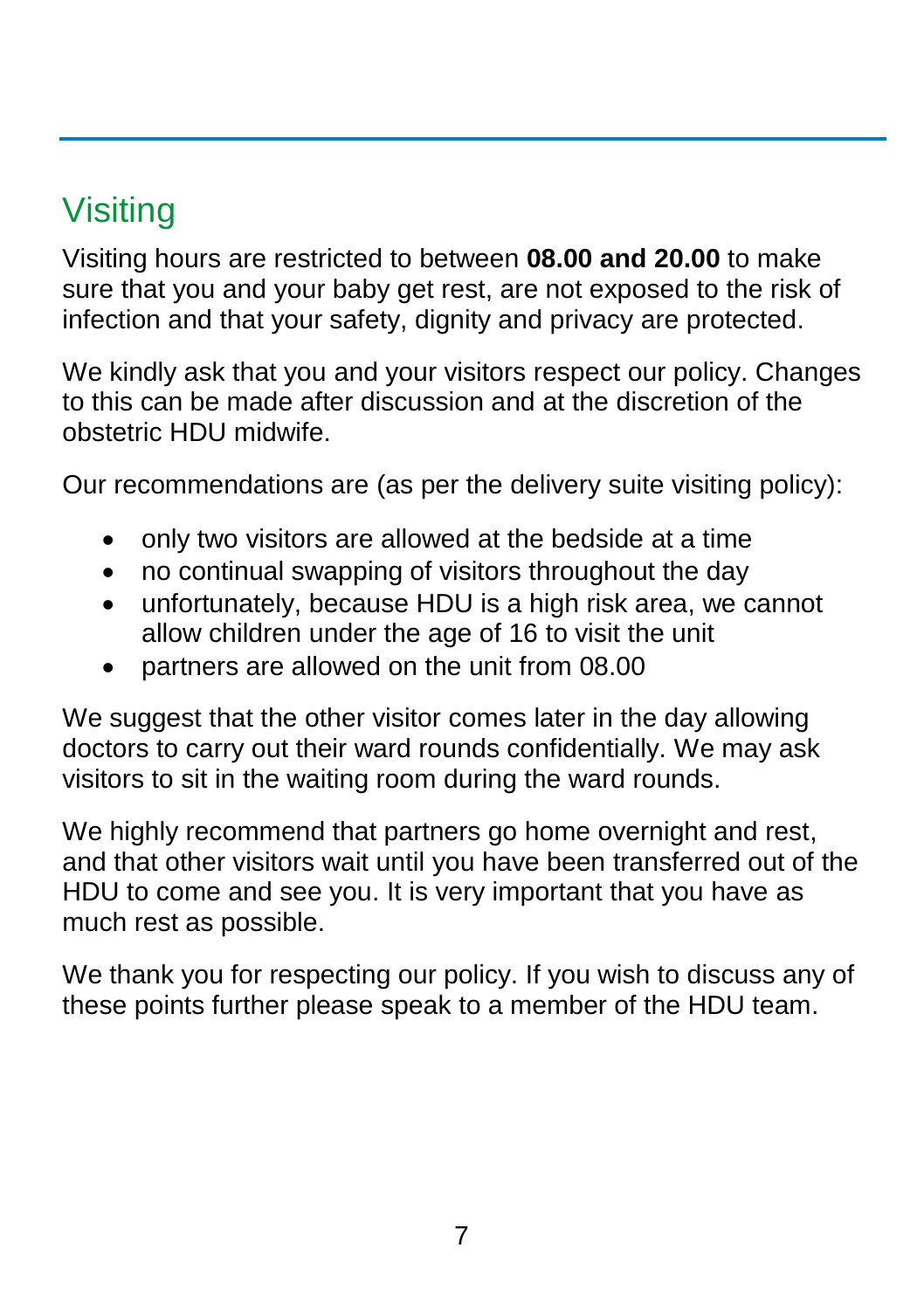### Infection prevention and control

To protect you from the risk of cross infection, we ask that **all partners and visitors wash their hands and use alcohol hand rub when entering and leaving the HDU.**

We ask that partners and visitors do not sit on or put their feet up on the bed. Chairs will be provided.

If your partner or visitor has been unwell with a cold, flu, vomiting and diarrhoea or any other illness, we advise that they do not visit you or your baby for a minimum of 48 hours while you are in hospital.

Visitors cannot eat any food while visiting you as this can be upsetting if any of the women in the HDU are not allowed to eat or feel sick.

Please do not bring flowers into the HDU or the delivery suite as they may aggravate allergies. There are no facilities in the delivery suite to store flowers and they may cause unnecessary obstacles in small environments with lots of equipment.

We also ask that you do not bring car seats or prams into the hospital until you have been discharged from the postnatal ward.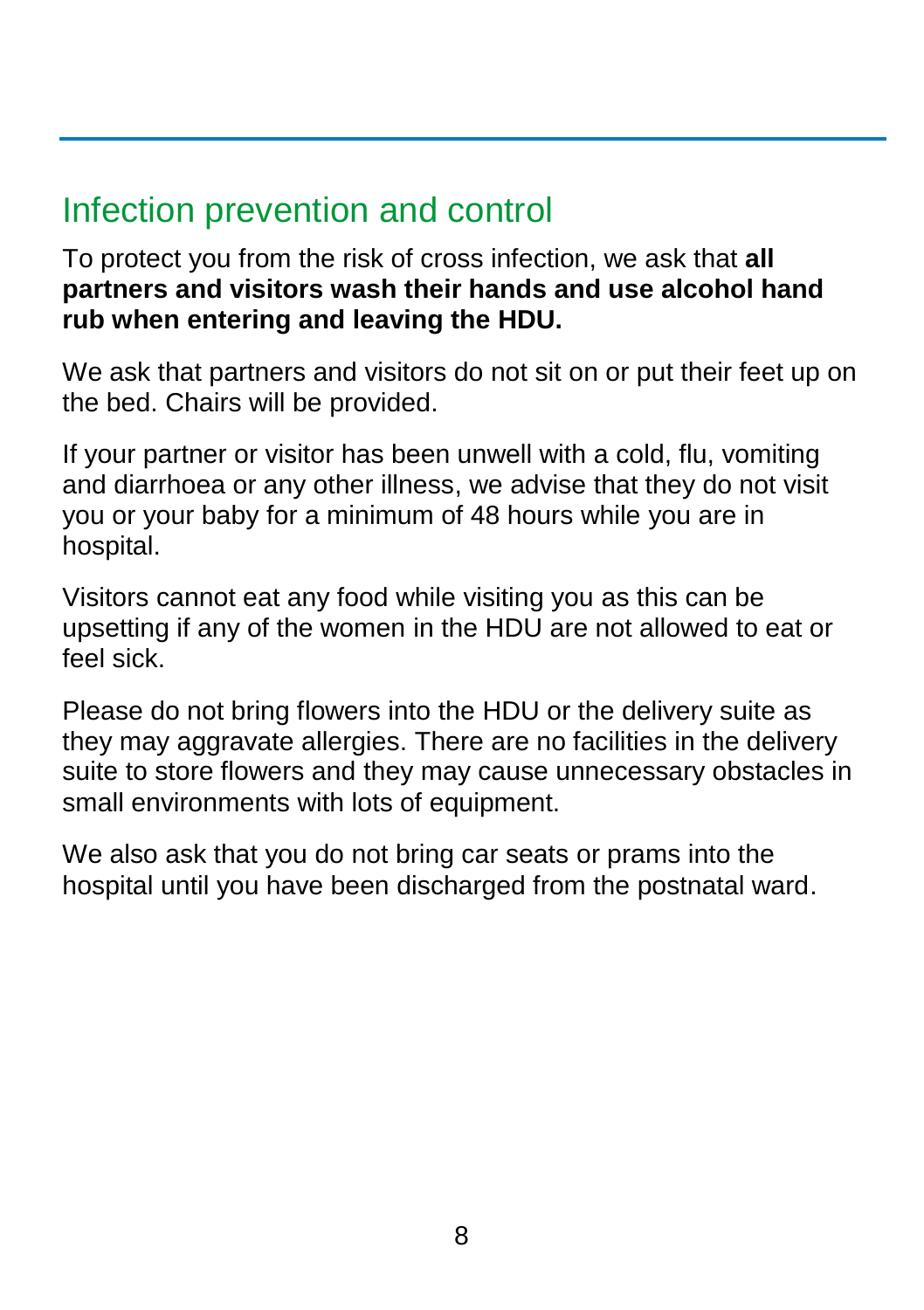### Midwifery support and care

As well as caring for your physical needs, our staff are also here to support you as you adjust to becoming a mother. We understand that your admission to the HDU is often not planned and can be overwhelming and even quite scary. Please be reassured that we try to make the situation as normal as possible for you, your baby and family.

We recommend that you and your baby get as much skin-to-skin contact as soon as your condition allows.

We will support you with feeding your baby however you choose to do this. If your baby is in the neonatal unit we will guide and assist you in expressing breast milk for your baby if this is your wish. It is recommend that you have a photograph of your baby with you to help with milk flow when expressing. When your clinical condition is stable we will help you to visit your baby in the neonatal unit.

We will also help you with personal hygiene (having a shower, etc.) and will encourage gentle mobilisation (moving around) when it is safe to do this.

You may experience different levels of pain and emotion. We understand this can be frightening and will provide reassurance. We are here to share any worries or fears that you may want to talk about.

We will make sure that appropriate pain relief is provided along with any other support that you need.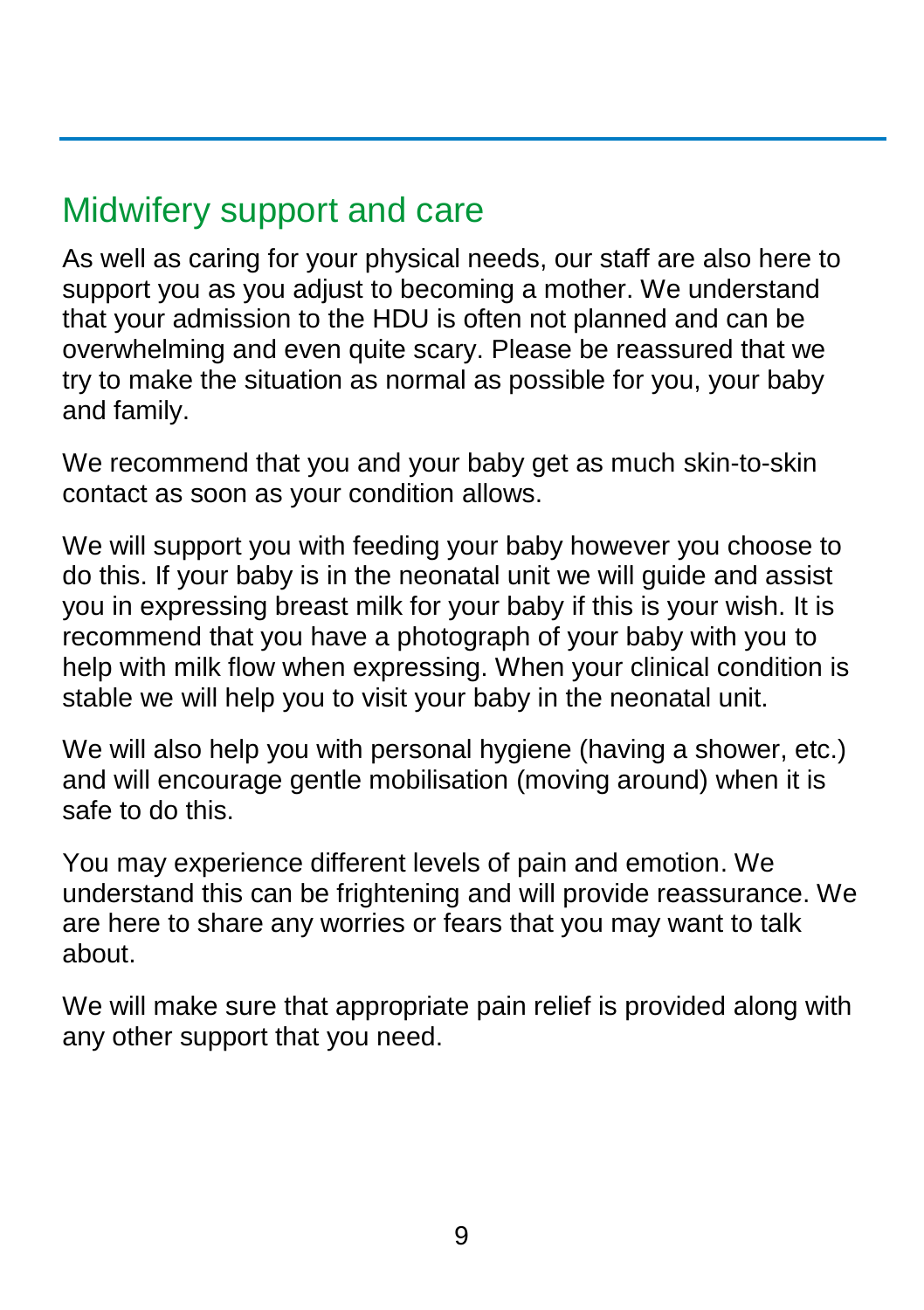### **Facilities**

#### **Telephones**

Mobile phones can be used within the HDU. **Do not leave mobile phone chargers plugged in because** this can be a health and safety risk. Once your phone is charged please remove the charger from the socket.

#### **Refreshments**

We will provide fresh water as needed. Sandwiches and hot food are also available. A hostess will ask for your choice of food.

At Queen Charlotte's & Chelsea Hospital, there is a tea and coffee machine in the delivery suite for partners and visitors to use.

For a wider range of refreshments, there is a coffee shop on the ground floor and in the main entrance to Hammersmith Hospital (next door to Queen Charlotte's & Chelsea Hospital).

At St Mary's Hospital refreshments can be bought in the main reception of the Queen Elizabeth, the Queen Mother building. Food can be brought in for you but we cannot reheat this for health and safety reasons.

#### **Parking**

Car parking is limited at and near all of our hospitals. However, at Queen Charlotte's & Chelsea Hospital you can buy limited one-day parking permits from reception on the ground floor.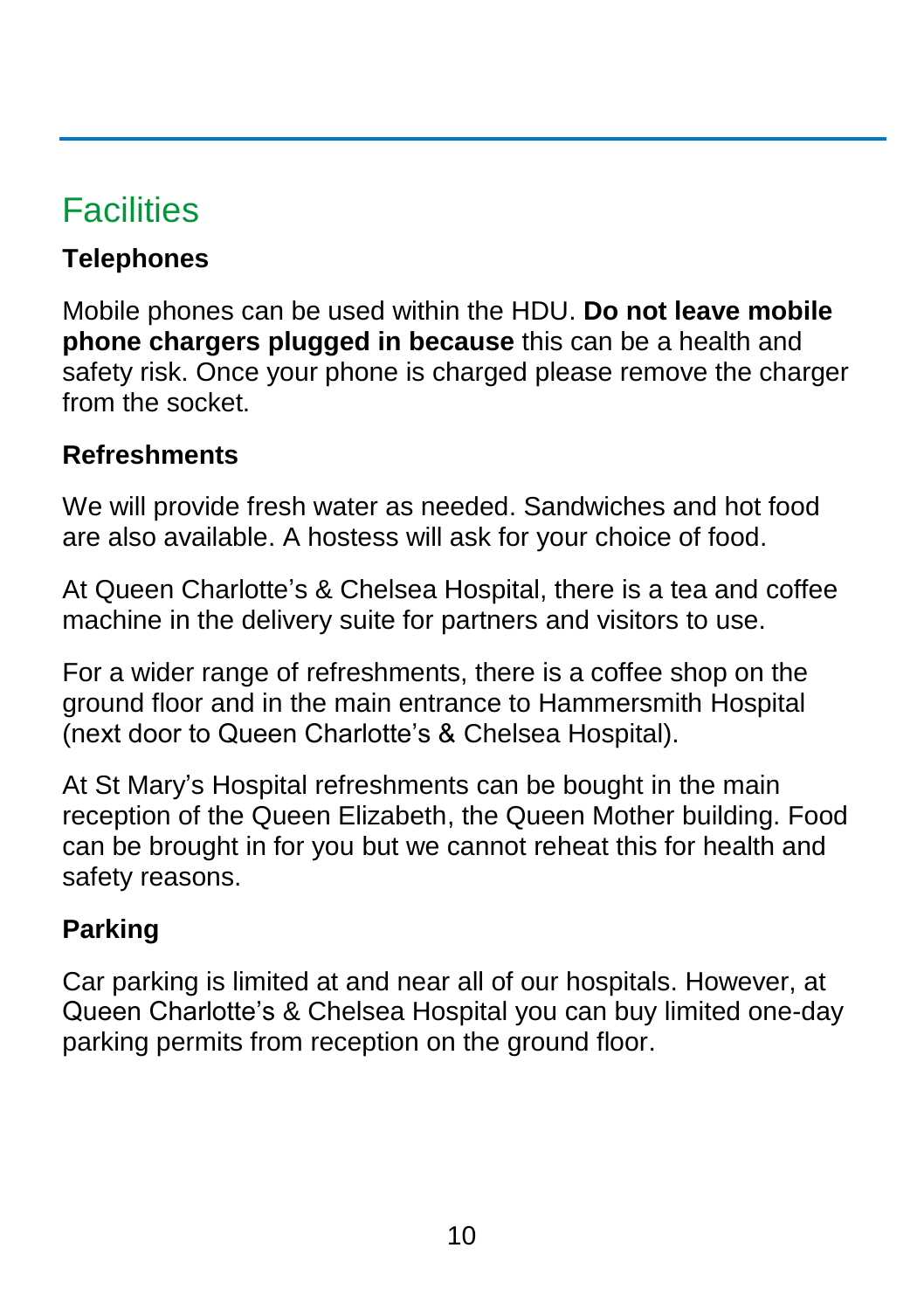#### **Banking and shops**

Cash machines are situated in the main entrance of Hammersmith Hospital, and the Queen Elizabeth, the Queen Mother building at St Mary's Hospital. There is also a range of shops where you can buy other goods at both hospitals.

### Property and valuables

There is limited space in the HDU so we kindly ask that you only bring essential belongings for both you and your baby.

We strongly recommend that you do not bring any valuables into the hospital. Please be aware that valuables brought in are not the responsibility of the Trust or the staff.

If you are transferred to the intensive care unit, we recommend that your belongings are taken home until you are transferred back to the maternity ward.

We do have some basic toiletries in stock, but we encourage you to provide these yourself.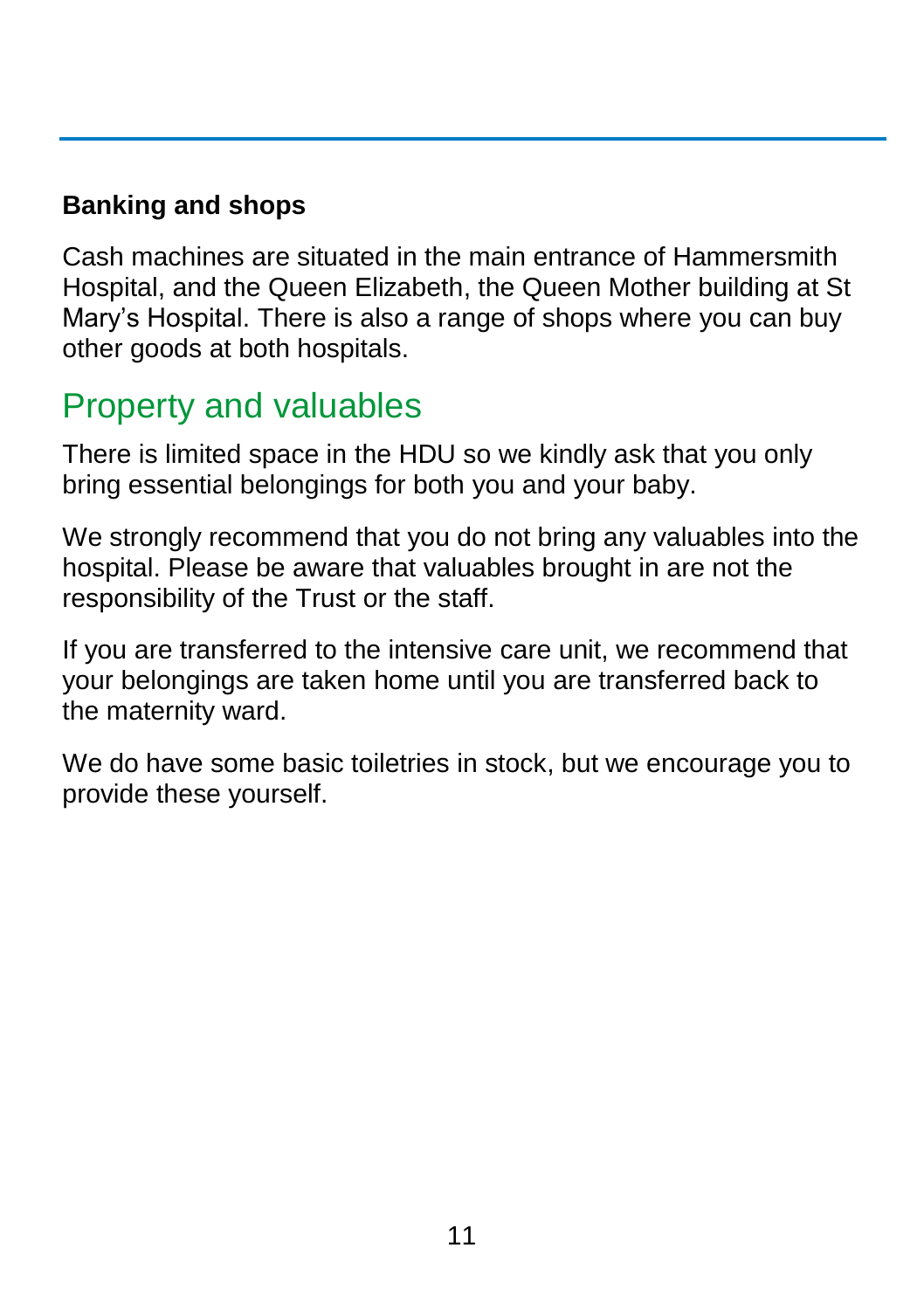### Communication

As a Trust we are committed to improving the safety and quality of the service we provide. This includes a responsibility to provide effective communication with you and your family. We consider it important that we communicate openly, clearly and effectively with you and your family throughout your time with us.

Openness is about discussing your care in full, with compassion. We will discuss this as soon as we can with you, so it can help you and staff cope better with what has happened.

If you feel you need to discuss any aspect of your birth experience and / or care then we will arrange for you to meet the appropriate member of the team to discuss this.

An appointment to speak with your consultant obstetrician can also be arranged six weeks after the birth of your baby, for you to discuss your care and ask any further questions you have about your birth experience.

### Feedback about your stay

We aim to provide the best possible service and staff will be happy to answer any of the questions you may have. If you have any **suggestions** or **comments** about your visit, please either speak to a member of staff or contact the patient advice and liaison service (**PALS**) on **020 3313 0088** (Queen Charlotte's & Chelsea Hospital), or **020 3312 7777** (St Mary's Hospital). You can also email PALS at **imperial.pals@nhs.net**. The PALS team will listen to your concerns, suggestions or queries and is often able to help solve problems on your behalf.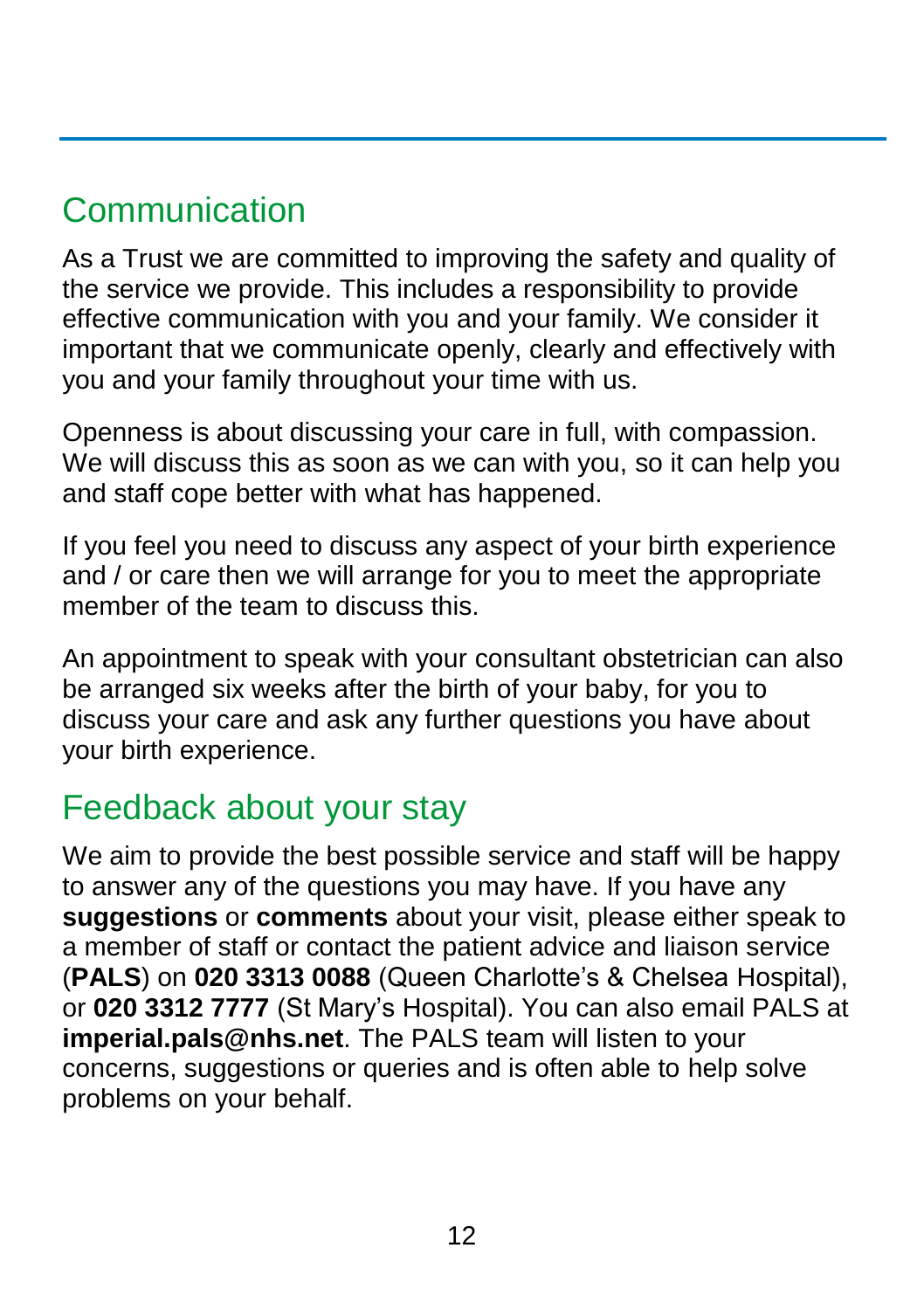Alternatively, you may wish to complain by contacting our complaints department:

Complaints department, fourth floor, Salton House, St Mary's Hospital, Praed Street, London W2 1NY.

### Alternative formats

This leaflet can be provided on request in large print or easy read, as a sound recording, in Braille or in alternative languages. Please email the communications team:

#### **imperial.patient.information@nhs.net**

### Wi-Fi

We have a free wi-fi service for basic filtered browsing and a premium wi-fi service (requiring payment) at each of our five hospitals. Look for WiFiSPARK\_FREE or WiFiSPARK\_PREMIUM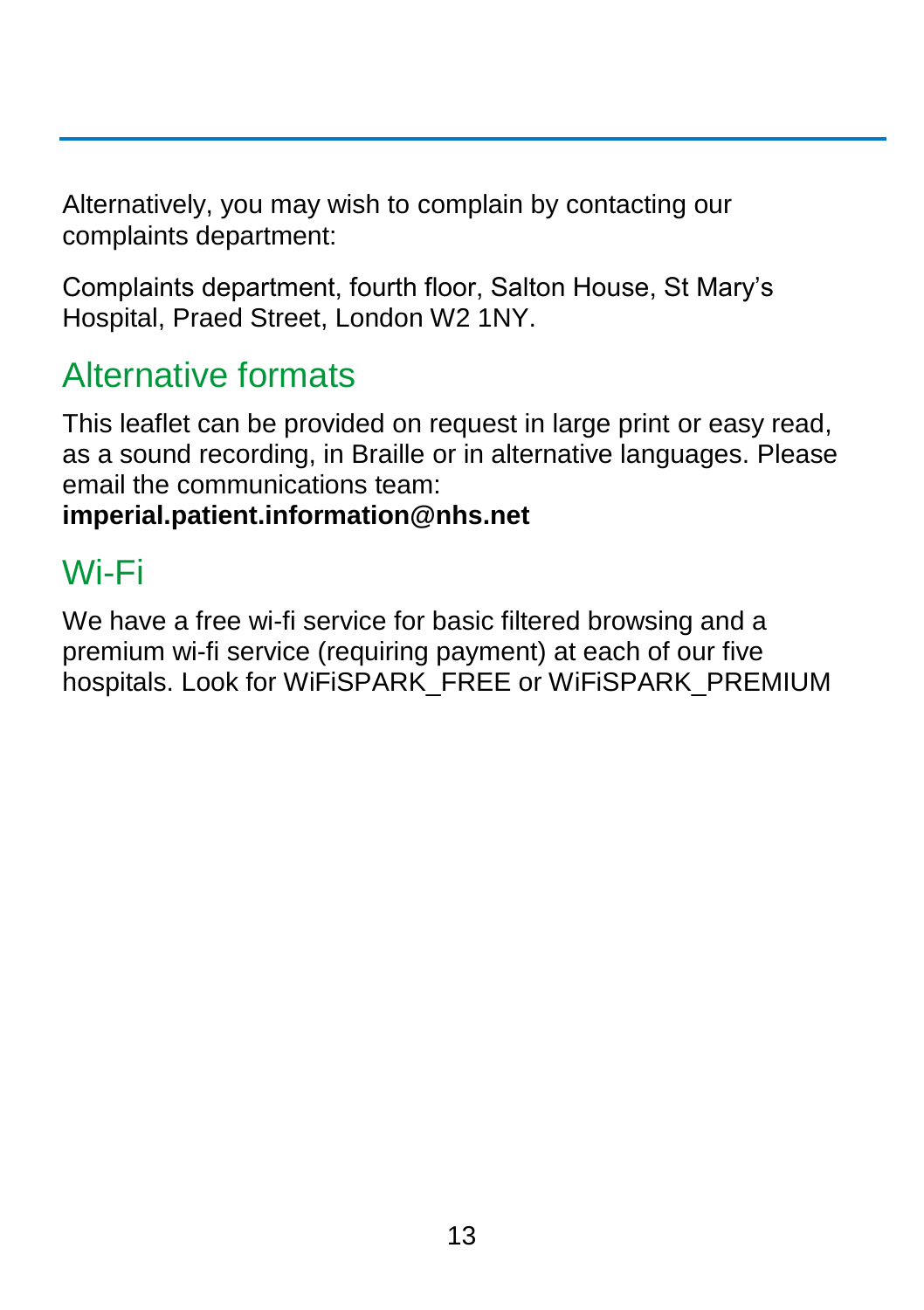### **Notes**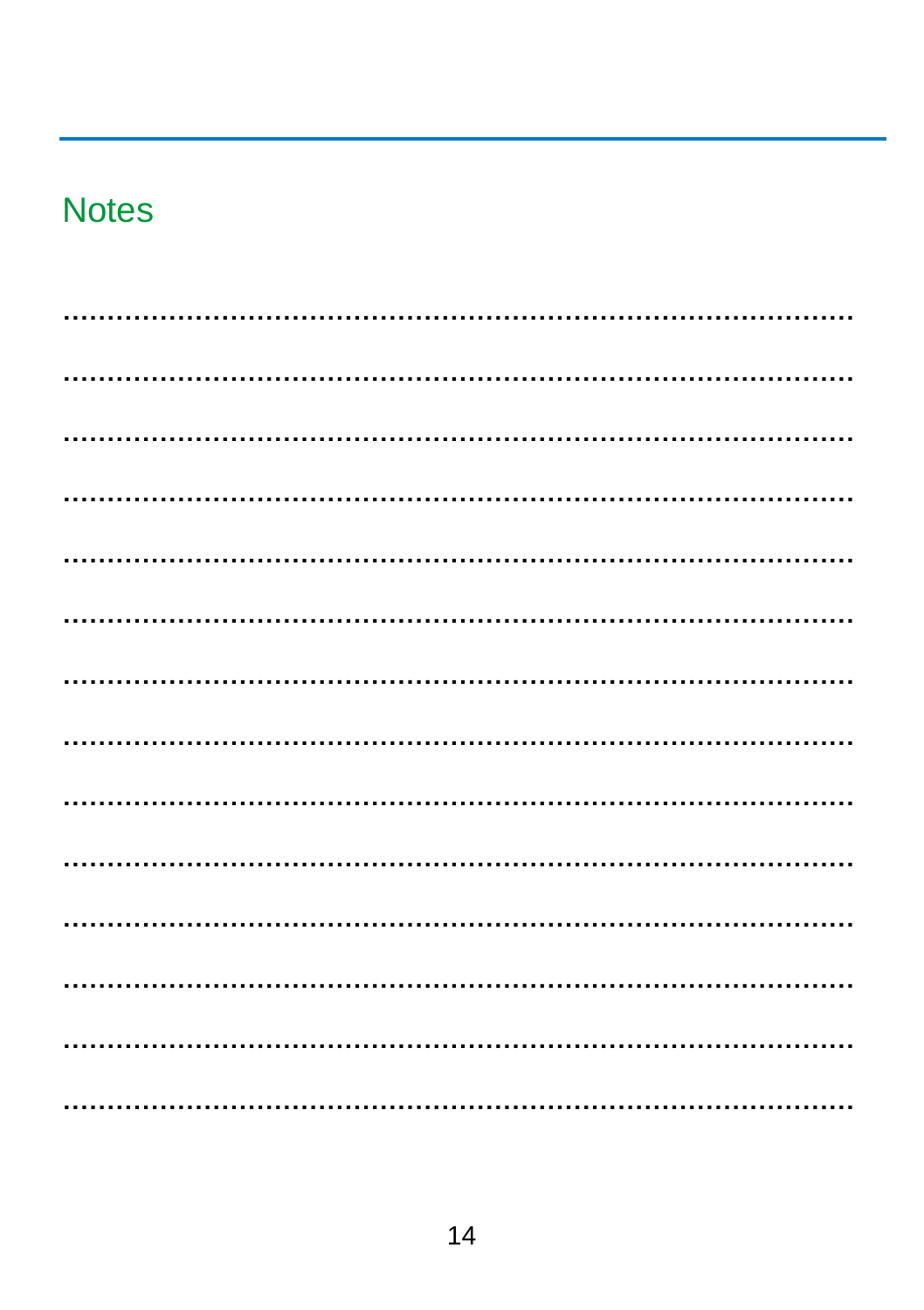$\ddotsc$ <u>. . . . . .</u> . . . . . . . . . . . . . . . . . . . . ......  $\ddot{\phantom{a}}$ <u>. . . . . .</u>